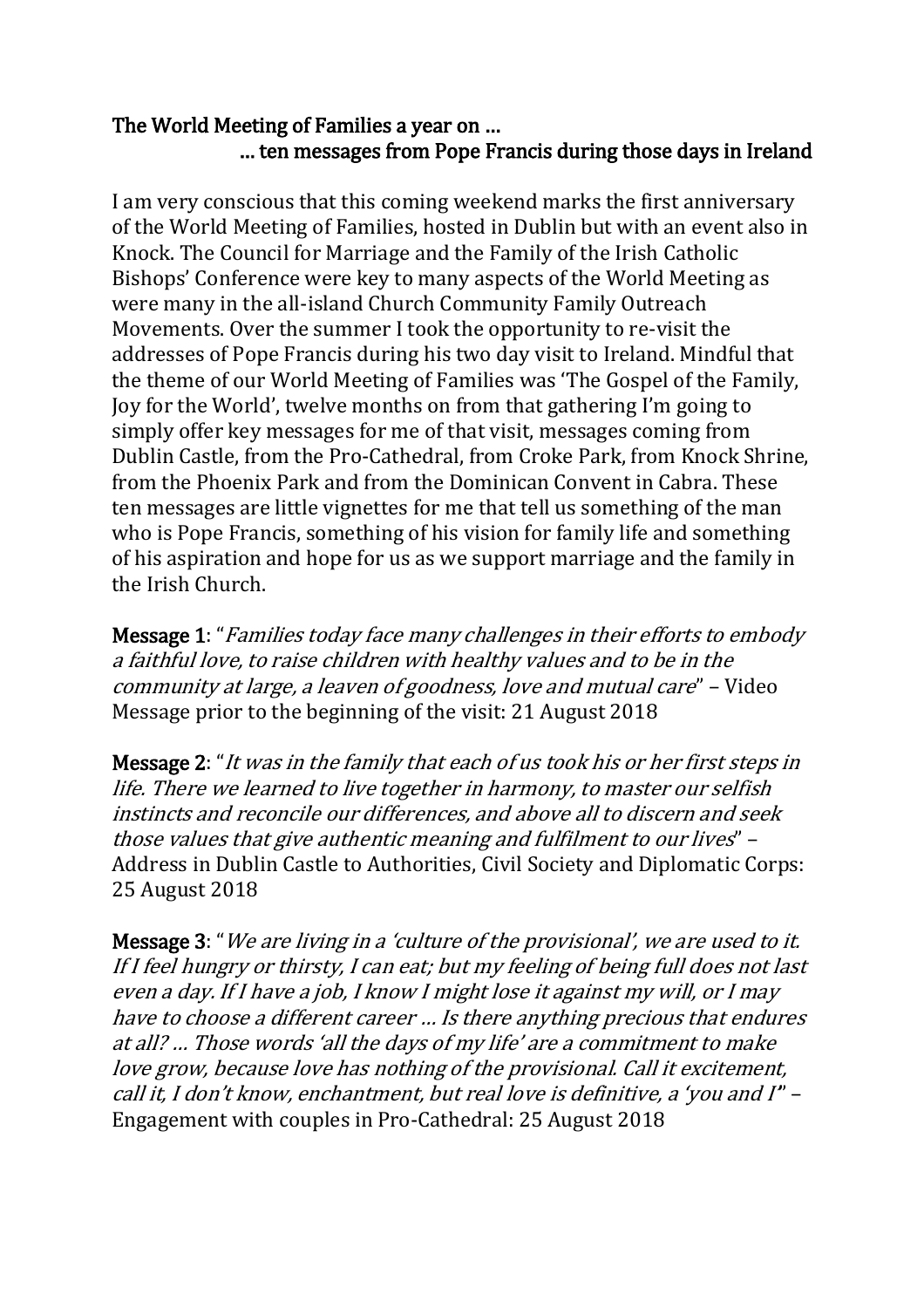Message 4: "A few months ago, someone told me that we are losing our ability to love. Slowly but surely, we are forgetting the direct language of a caress, the strength of tenderness. There will be no revolution of love without a revolution of tenderness!" – Engagement with couples in Pro-Cathedral: 25 August 2018

Message 5: "You are especially attuned with people of God, and indeed, with the poor. You have the grace of contemplating the wounds of Jesus in those in need, those who suffer, those who are unfortunate or destitute, or full of vices and defects. For you this is the flesh of Christ. This is your witness and the Church needs it. Thank you" – Visit to the Capuchin Day Centre for Homeless People: 25 August 2018

Message 6: "God wants every family to be a beacon of the joy of his love in our world. What does this mean? It means that we, who have encountered God's saving love, try, with or without words, to express it in little acts of kindness in our daily routine and in the most hidden moments of our day" – Festival of Families, Croke Park: 25 August 2018

Message 7: "Amid the storms and winds that buffet our times, may families be a bulwark of faith and goodness, resisting, in the best traditions of this nation, all that would diminish our dignity as men and women created in God's image and called to the sublime destiny of eternal life" – Angelus Address at Knock Shrine: 26 August 2018

Message 8: "We ask forgiveness for all those times when, as a Church, we did not offer to the survivors of any type of abuse compassion and the pursuit of justice and truth by concrete actions" – Penitential Act at the Mass in Phoenix Park: 26 August 2018

Message 9: "The Church as a whole is called to 'go forth' to bring the words of eternal life to all the peripheries of the world. May our celebration today confirm each of you, parents and grandparents, children and young people, men and women, religious brothers and sisters, contemplatives and missionaries, deacons, priests and bishops, to share the joy of the Gospel! Share the Gospel of the family as joy for the world!" - Homily at the Mass in Phoenix Park: 26 August 2018

Message 10: "The wounds of Christ give us courage. I ask you, please, to be close – this is the word, 'closeness' – to the Lord and to God's people. Closeness. Do not repeat the attitudes of aloofness and clericalism that at times in your history have given the real image of an authoritarian, harsh